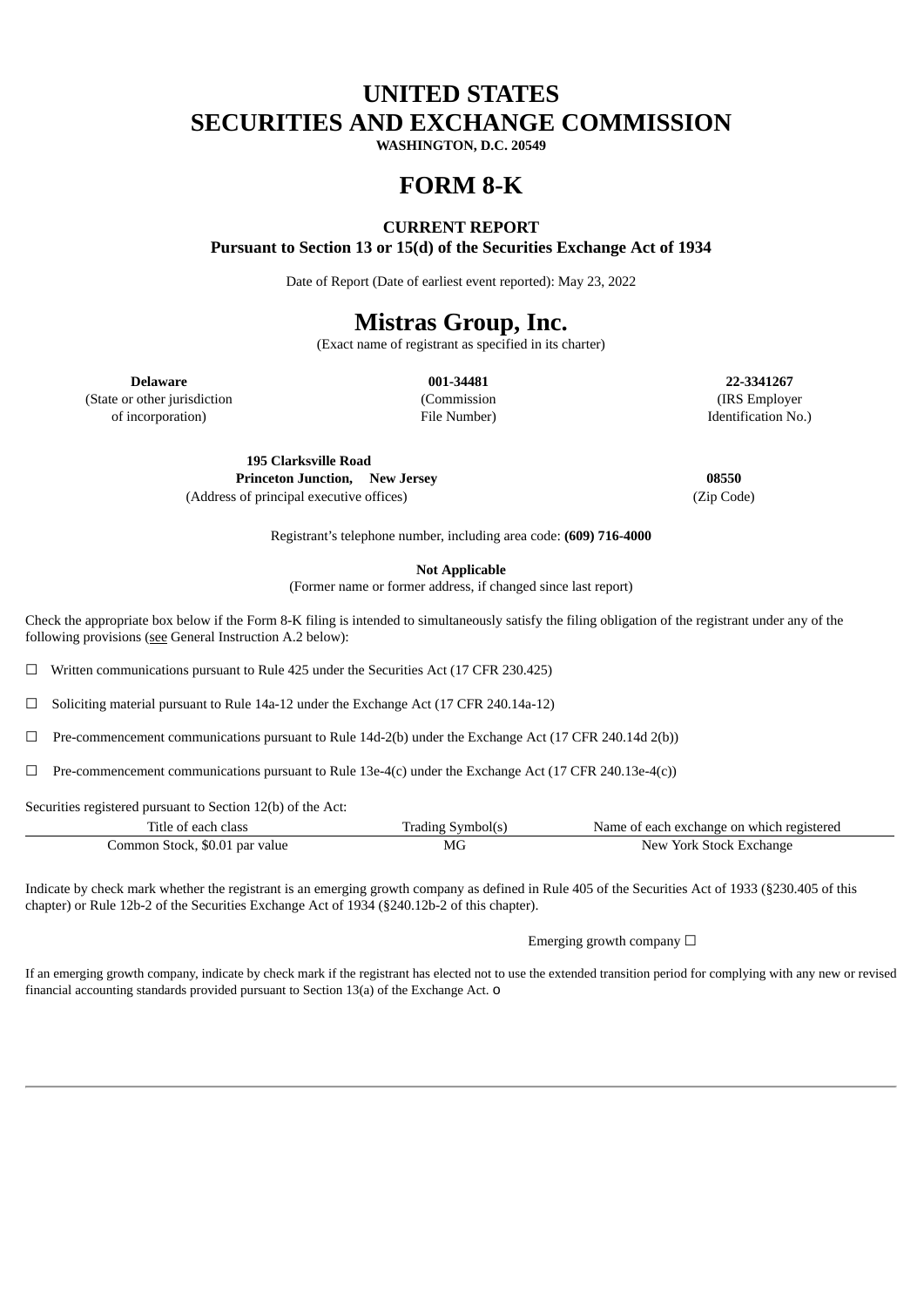#### **Item 5.07. Submission of Matters to a Vote of Security Holders**

Mistras Group, Inc. (the "Company") held its 2022 annual shareholders meeting on May 23, 2022. Shareholders of the Company elected the eight nominees to the Board of Directors for one-year terms, ratified the appointment of KPMG LLP as the Company's independent registered public accounting firm for 2022, approved an amendment to the Mistras Group, Inc. Long-Term Incentive Plan to increase the number of shares authorized for issuance by 1,200,000 shares and approved on an advisory basis the Company's executive compensation programs. These were the only matters voted upon at the meeting. The voting results are as follows.

1. The eight nominees for election to the Board of Directors were elected based upon the following votes:

| Nominee                | Votes For  | Withheld  | <b>Broker Non-Votes</b> |
|------------------------|------------|-----------|-------------------------|
| Dennis Bertolotti      | 24,447,165 | 578,323   | 2,655,882               |
| Nicholas DeBenedictis  | 24,753,467 | 272.021   | 2,655,882               |
| James J. Forese        | 23,540,400 | 1,485,088 | 2,655,882               |
| Richard H. Glanton     | 20,926,776 | 4,098,712 | 2,655,882               |
| Michelle J. Lohmeier   | 24,257,696 | 767,792   | 2,655,882               |
| Charles P. Pizzi       | 24,001,249 | 1,024,239 | 2,655,882               |
| Manuel N. Stamatakis   | 20,027,226 | 4,998,262 | 2,655,882               |
| Sotirios J. Vahaviolos | 23,771,330 | 1,254,158 | 2,655,882               |

Number of Votes

2. The appointment of KPMG LLP as the Company's independent registered public accounting firm for 2022 was ratified based upon the following votes:

|                    | TAMITIDEL OF AOLES |
|--------------------|--------------------|
| Votes for approval | 27,473,358         |
| Votes against      | 205.931            |
| Abstentions        | 2.081              |

There were no broker non-votes for this item.

3. The amendment to the Mistras Group, Inc. 2016 Long-Term Incentive Plan to increase the number of shares authorized for issuance by 1,200,000 shares was approved based upon the following votes:

|                         | Number of Votes |
|-------------------------|-----------------|
| Votes for approval      | 23,102,624      |
| Votes against           | 1,830,460       |
| Abstentions             | 92,404          |
| <b>Broker Non-votes</b> | 2,655,882       |

4. The advisory vote on the Company's executive compensation programs was approved based upon the following votes:

|                         | Number of Votes |
|-------------------------|-----------------|
| Votes for approval      | 24,119,275      |
| Votes against           | 658.029         |
| Abstentions             | 248.184         |
| <b>Broker Non-votes</b> | 2,655,882       |

2